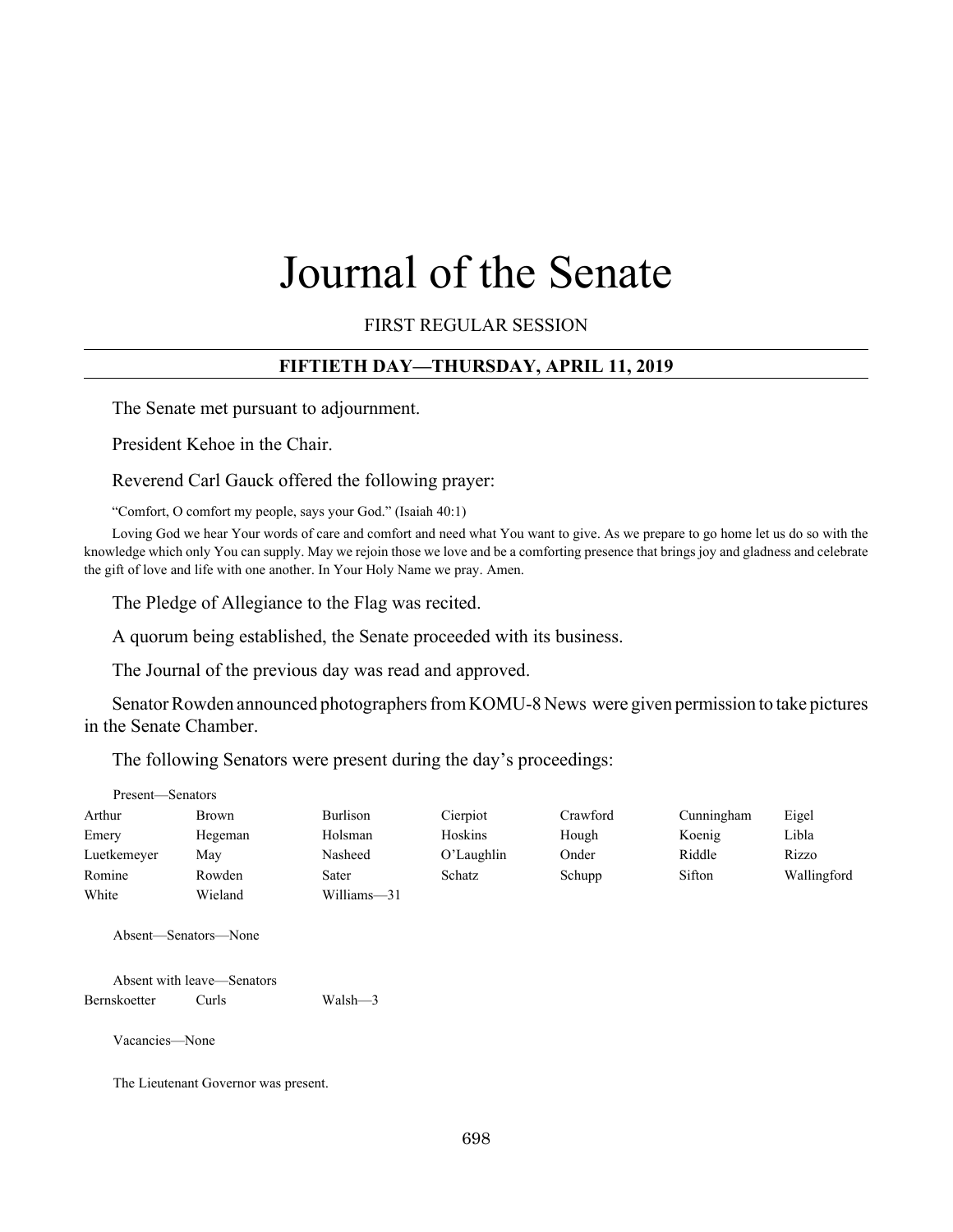## **RESOLUTIONS**

Senator Hegeman offered Senate Resolution No. 611, regarding the 2018-19 Division II Champion Northwest Missouri State University Men's Basketball Bearcats, which was adopted.

## **REPORTS OF STANDING COMMITTEES**

Senator Schatz, Chairman of the Committee on Gubernatorial Appointments, submitted the following reports, reading of which was waived:

Mr. President: Your Committee on Gubernatorial Appointments, to which were referred the following appointments and reappointment, begs leave to report that it has considered the same and recommends that the Senate do give its advice and consent to the following:

Vernon Vito Bracy, Democrat and Victor B. Pasley, Independent, as members of the Lincoln University Board of Curators; and

Kevin C. Roberts, Democrat, as a member of the State Fair Commission.

Senator Schatz requested unanimous consent of the Senate to vote on the above reports in one motion. There being no objection, the request was granted.

Senator Schatz moved that the committee reports be adopted, and the Senate do give its advice and consent to the above appointments and reappointment, which motion prevailed.

Senator Rowden, Chairman of the Committee on Rules, Joint Rules, Resolutions and Ethics, submitted the following reports:

Mr. President: Your Committee on Rules, Joint Rules, Resolutions and Ethics, to which were referred **SCS** for **SB 465**, **SCS** for **SB 363**, **SB 282**, **SCS** for **SB 184** and **SS** for **SCS** for **SB 34**, begs leave to report that it has examined the same and finds that the bills have been truly perfected and that the printed copies furnished the Senators are correct.

## **REFERRALS**

President Pro Tem Schatz referred **SCS** for **SB 465**, **SS** for **SCS** for **SB 34**, **SCS** for **SB 184** and **SB 282** to the Committee on Fiscal Oversight.

President Pro Tem Schatz assumed the Chair.

# **REPORTS OF STANDING COMMITTEES**

Senator Sater, Chairman of the Committee on Seniors, Families and Children, submitted the following report:

Mr. President: Your Committee on Seniors, Families and Children, to which was referred **HCS** for **HB 397**, begs leave to report that it has considered the same and recommends that the Senate Committee Substitute, hereto attached, do pass.

Senator Emery, Chairman of the Committee on Government Reform, submitted the following report:

Mr. President: Your Committee on Government Reform, to which was referred **SB 135**, begs leave to report that it has considered the same and recommends that the Senate Committee Substitute, hereto attached, do pass.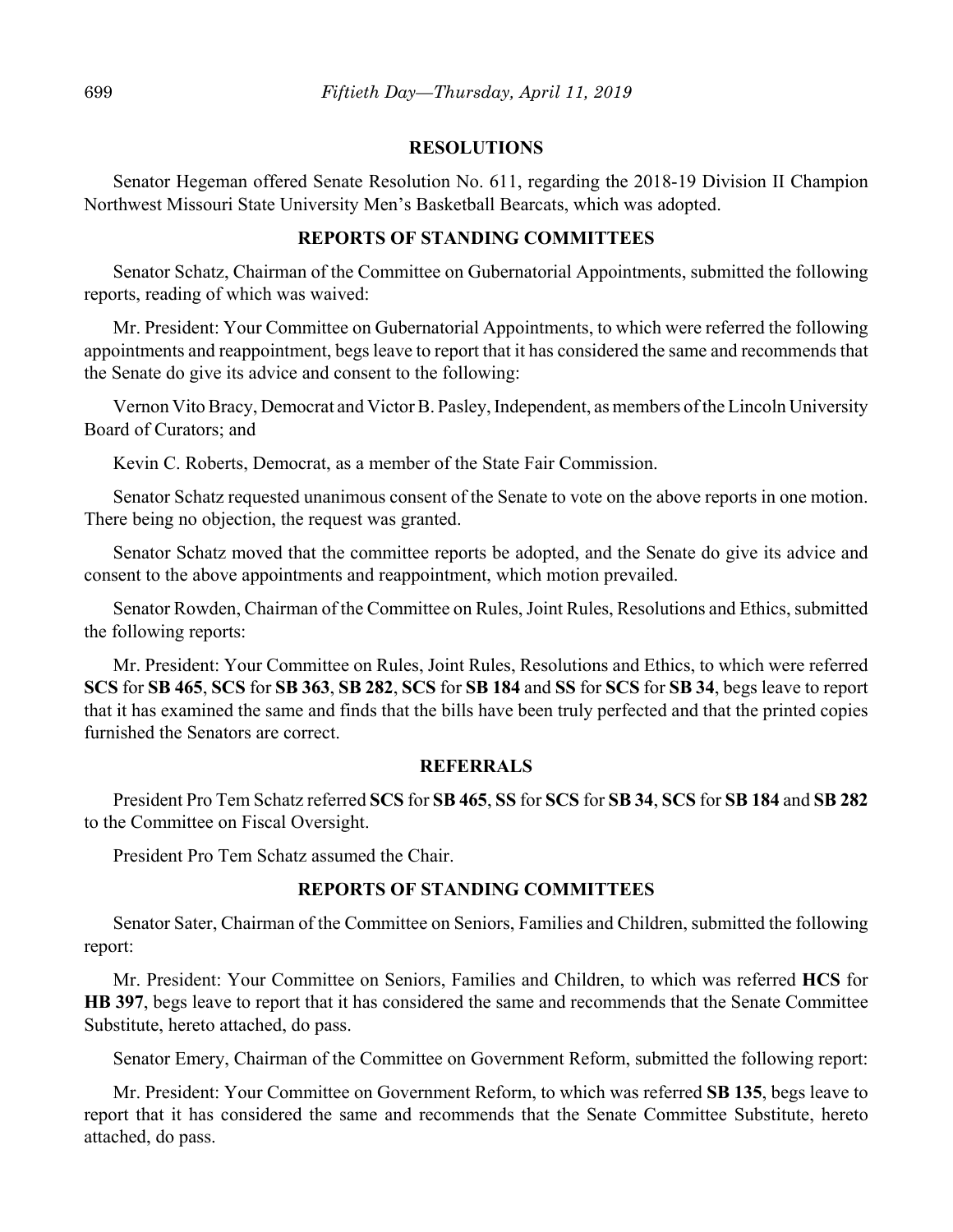Senator Libla, Chairman of the Committee on Transportation, Infrastructure and Public Safety, submitted the following reports:

Mr. President: Your Committee on Transportation, Infrastructure and Public Safety, to which was referred **HCS** for **HBs 812** and **832**, begs leave to report that it has considered the same and recommends that the bill do pass and be placed on the Consent Calendar.

# Also,

Mr. President: Your Committee on Transportation, Infrastructure and Public Safety, to which was referred **HB 831**, begs leave to report that it has considered the same and recommends that the bill do pass and be placed on the Consent Calendar.

## Also,

Mr. President: Your Committee on Transportation, Infrastructure and Public Safety, to which was referred **HB 898**, begs leave to report that it has considered the same and recommends that the bill do pass and be placed on the Consent Calendar.

Also,

Mr. President: Your Committee on Transportation, Infrastructure and Public Safety, to which was referred **HB 926**, begs leave to report that it has considered the same and recommends that the Senate Committee Substitute, hereto attached, do pass and be placed on the Consent Calendar.

Also,

Mr. President: Your Committee on Transportation, Infrastructure and Public Safety, to which was referred **SB 342**, begs leave to report that it has considered the same and recommends that the bill do pass.

Senator Crawford, Chairman of the Committee on Local Government and Elections, submitted the following report:

Mr. President: Your Committee on Local Government and Elections, to which was referred **SB 424**, begs leave to report that it has considered the same and recommends that the bill do pass.

Senator Romine, Chairman of the Committee on Education, submitted the following report:

Mr. President: Your Committee on Education, to which was referred **HCS** for **HB 225**, begs leave to report that it has considered the same and recommends that the Senate Committee Substitute, hereto attached, do pass.

Senator Cierpiot, Chairman of the Committee on Economic Development, submitted the following reports:

Mr. President: Your Committee on Economic Development, to which was referred **HCS** for **HB 255**, begs leave to report that it has considered the same and recommends that the bill do pass.

Also,

Mr. President: Your Committee on Economic Development, to which was referred **HCS** for **HB 469**, begs leave to report that it has considered the same and recommends that the bill do pass.

Also,

Mr. President: Your Committee on Economic Development, to which was referred **HCS** for **HB 677**,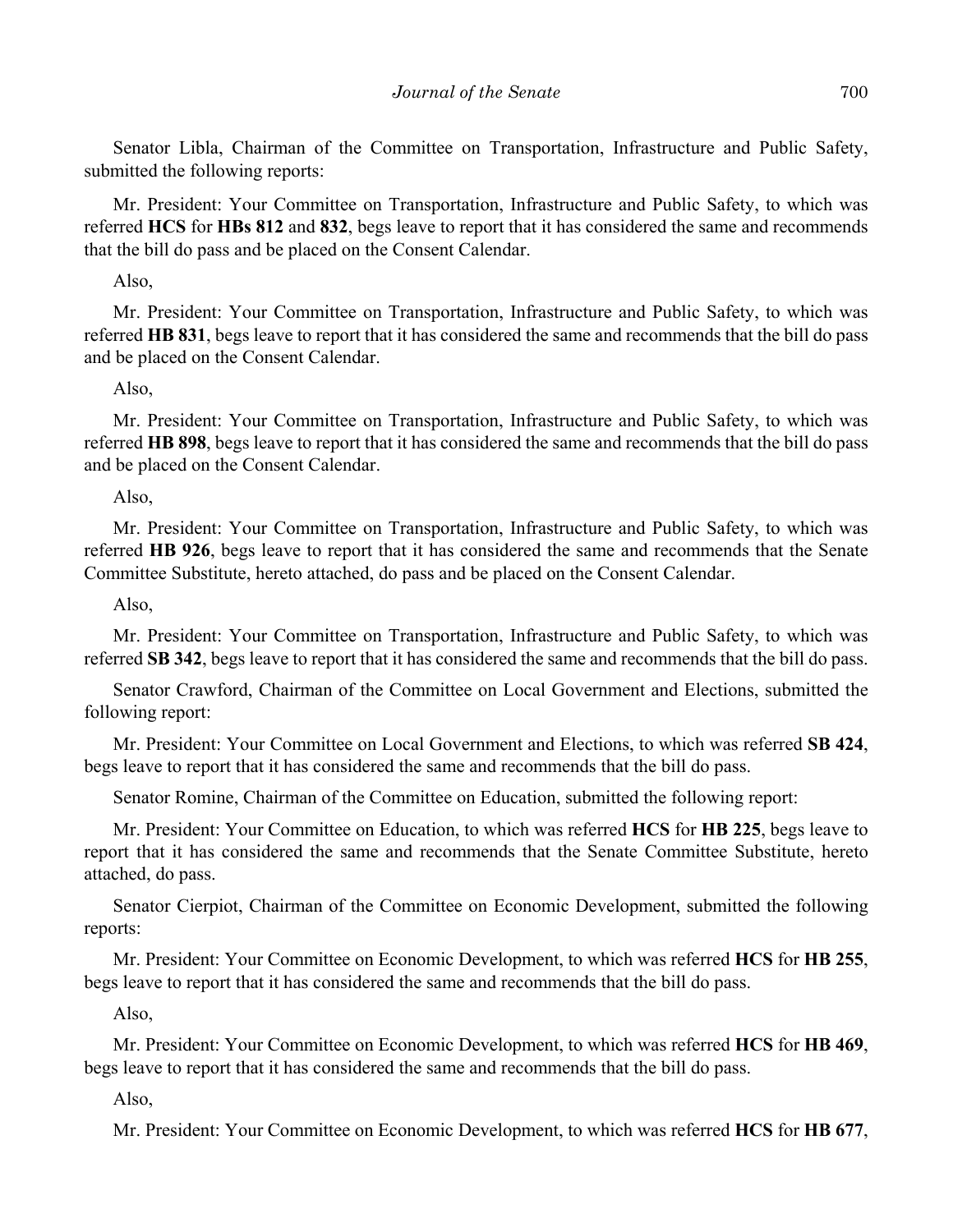begs leave to report that it has considered the same and recommends that the bill do pass.

On behalf of Senator Bernskoetter, Chairman of the Committee on Agriculture, Food Production and Outdoor Resources, Senator Hoskins submitted the following report:

Mr. President: Your Committee on Agriculture, Food Production and Outdoor Resources, to which was referred **HB 260**, begs leave to report that it has considered the same and recommends that the Senate Committee Substitute, hereto attached, do pass.

Senator White, Chairman of the Committee on Veterans and Military Affairs, submitted the following reports:

Mr. President: Your Committee on Veterans and Military Affairs, to which was referred **HCS** for **HB 547**, begs leave to report that it has considered the same and recommends that the Senate Committee Substitute, hereto attached, do pass.

Also,

Mr. President: Your Committee on Veterans and Military Affairs, to which was referred **HB 565**, begs leave to report that it has considered the same and recommends that the Senate Committee Substitute, hereto attached, do pass and be placed on the Consent Calendar.

Senator Cunningham, Chairman of the Committee on Fiscal Oversight, submitted the following report:

Mr. President: Your Committee on Fiscal Oversight, to which was referred **HB 188**, begs leave to report that it has considered the same and recommends that the bill do pass.

President Kehoe assumed the Chair.

## **SENATE BILLS FOR PERFECTION**

Senator Cunningham moved that **SB 11** be called from the Informal Calendar and taken up for perfection, which motion prevailed.

On motion of Senator Cunningham, **SB 11** was declared perfected and ordered printed.

Senator May moved that **SB 210** be called from the Informal Calendar and taken up for perfection, which motion prevailed.

Senator May offered **SS** for **SB 210**, entitled:

## SENATE SUBSTITUTE FOR SENATE BILL NO. 210

An Act to amend chapter 10, RSMo, by adding thereto two new sections relating to state designations.

Senator May moved that **SS** for **SB 210** be adopted, which motion prevailed on a standing division vote.

On motion of Senator May, **SS** for **SB 210**, was declared perfected and ordered printed.

Senator Arthur moved that **SB 60**, with **SCS**, be called from the Informal Calendar and taken up for perfection, which motion prevailed.

**SCS** for **SB 60**, entitled: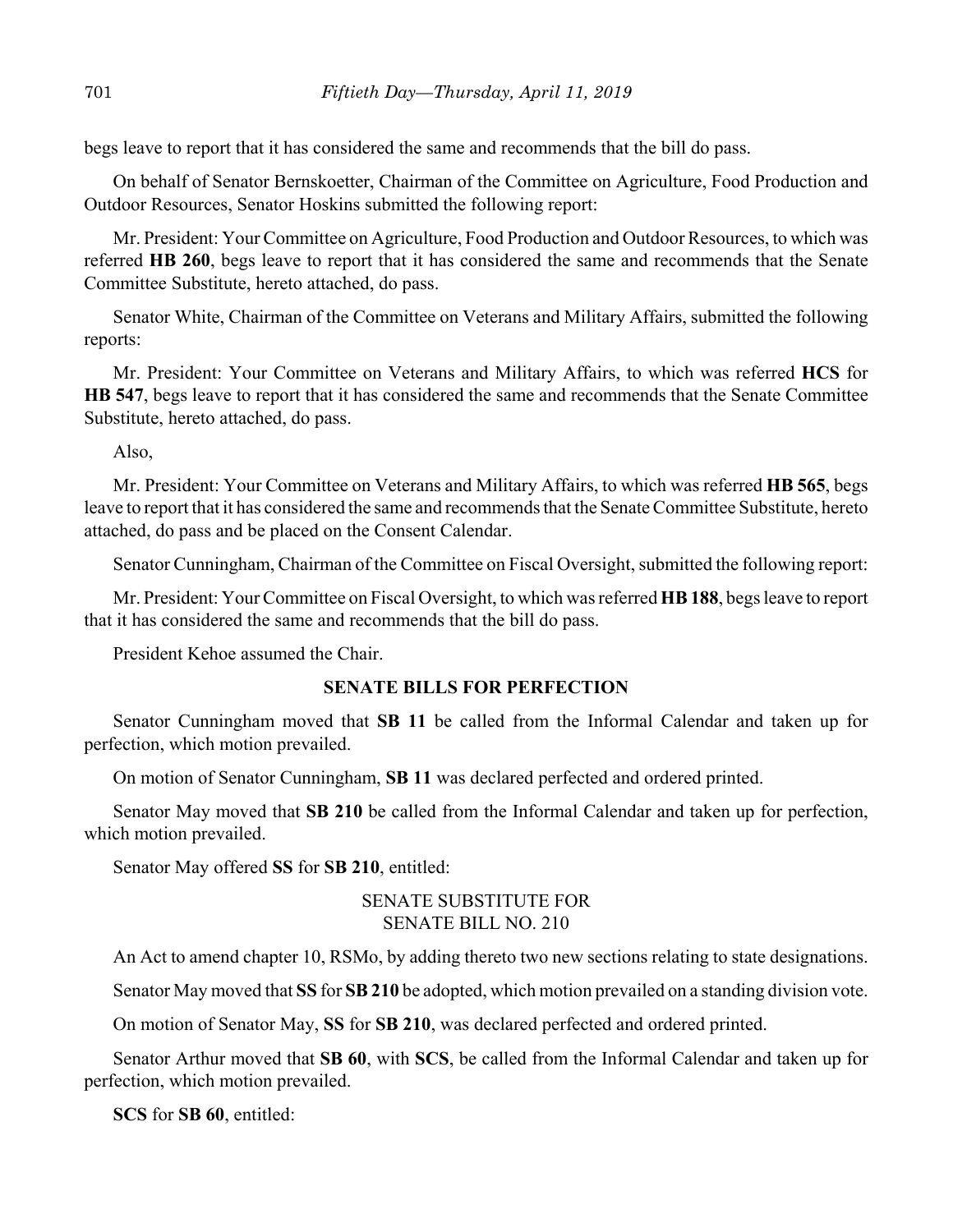# SENATE COMMITTEE SUBSTITUTE FOR SENATE BILL NO. 60

An Act to amend chapter 441, RSMo, by adding thereto one new section relating to victims of certain crimes.

Was taken up.

Senator Arthur moved that **SCS** for **SB 60** be adopted.

Senator Onder offered **SA 1**:

# SENATE AMENDMENT NO. 1

Amend Senate Committee Substitute for Senate Bill No. 60, Page 3, Section 441.920, Line 59, by inserting after all of said line the following:

"567.050. 1. A person commits the offense of promoting prostitution in the first degree if he or she knowingly:

(1) Promotes prostitution by compelling a person to enter into, engage in, or remain in prostitution; **[**or**]**

(2) Promotes prostitution of a person less than sixteen years of age**; or**

**(3) Owns, manages, or operates an interactive computer service, or conspires or attempts to do so, with the intent to promote or facilitate the prostitution of another. As used in this subdivision, the term "interactive computer service" shall mean: any information service, system, or access software provider that provides or enables computer access by multiple users to a computer server, including specifically a service or system that provides access to the internet and such systems operated or services offered by libraries or educational institutions**.

2. The term "compelling" includes:

(1) The use of forcible compulsion;

(2) The use of a drug or intoxicating substance to render a person incapable of controlling his conduct or appreciating its nature;

(3) Withholding or threatening to withhold dangerous drugs or a narcotic from a drug dependent person.

3. **(1)** The offense of promoting prostitution in the first degree under subdivision (1) **or (3)** of subsection 1 of this section is a class B felony.

# **(2) The offense of promoting prostitution in the first degree under subdivision (3) of subsection 1 of this section is a class A felony if a person acts in reckless disregard of the fact that such conduct contributed to the offense of trafficking for the purposes of sexual exploitation under section 566.209.**

**(3)** The offense of promoting prostitution in the first degree under subdivision (2) of subsection 1 of this section is a felony punishable by a term of imprisonment not less than ten years and not to exceed fifteen years.

**4. A person injured by the acts committed in violation of subdivision (3) of subsection 1 of this section or subdivision (2) of subsection 3 of this section shall have a civil cause of action to recover damages and reasonable attorneys' fees for such injury.**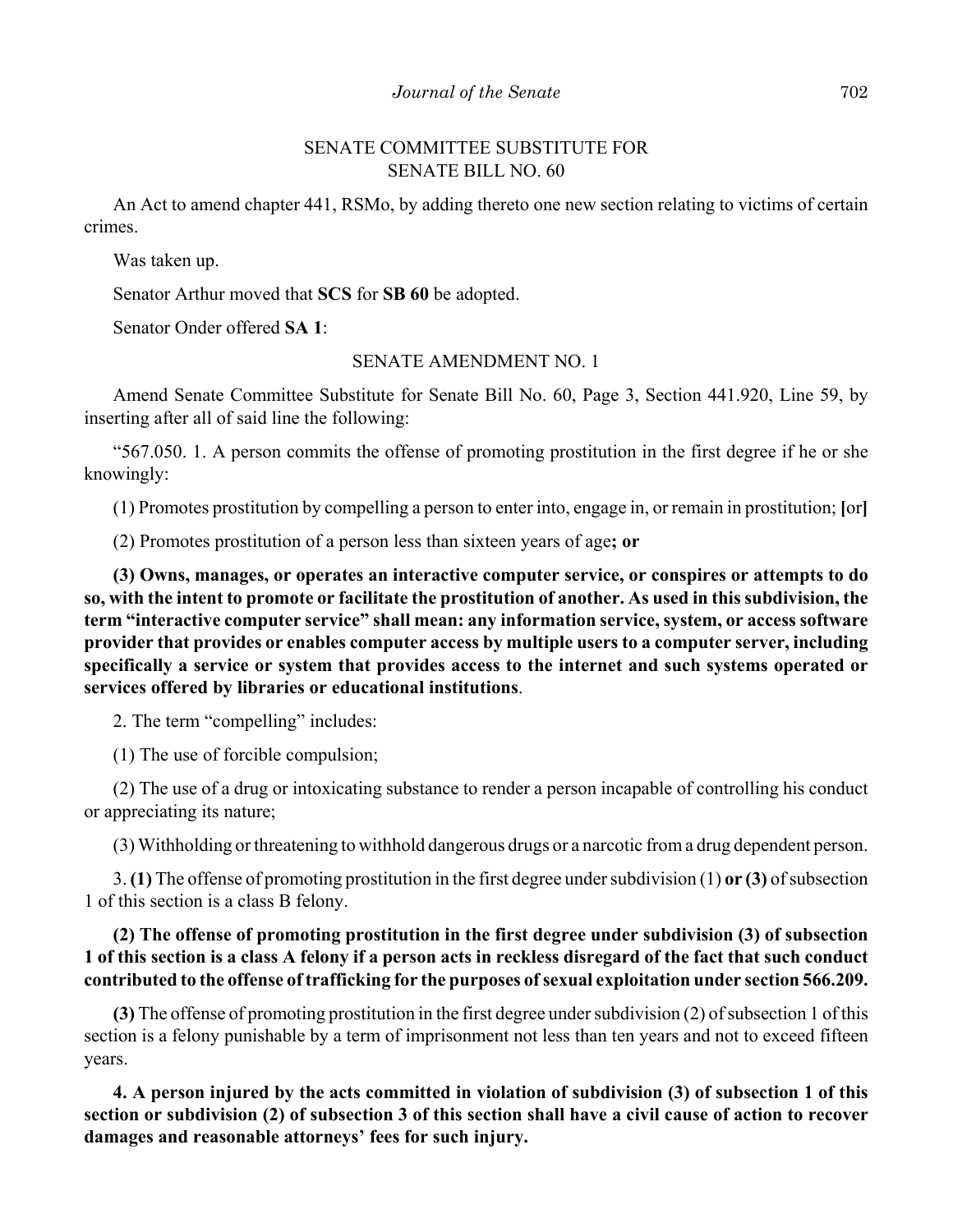**5. In addition to the court's authority to order a defendant to make restitution for the damage or loss caused by his or her offense as provided in section 559.105, the court shall enter a judgment of restitution against the defendant convicted of violating subdivision (3) of subsection 1 of this section and subdivision (2) of subsection 3 of this section.**"; and

Further amend the title and enacting clause accordingly.

Senator Onder moved that the above amendment be adopted, which motion prevailed.

Senator Nasheed offered **SA 2**:

## SENATE AMENDMENT NO. 2

Amend Senate Committee Substitute for Senate Bill No. 60, Page 3, Section 441.920, Line 59, by inserting after all of said line the following:

"**455.250. For the purposes of sections 455.250 to 455.260, the following terms shall mean:**

**(1) "Family or household members", spouses, domestic partners, former spouses, former domestic partners, persons who have a child in common regardless of whether they have been married or have lived together at any time, adult persons related by blood or marriage, adult persons who are presently residing together or who have resided together in the past, persons sixteen years of age or older who are presently residing together or who have resided together in the past and who have or have had a dating relationship, persons sixteen years of age or older with whom a person sixteen years of age or older has or has had a dating relationship, and persons who have a biological or legal parent-child relationship, including stepparents and stepchildren and grandparents and grandchildren;**

**(2) "Landlord", the same as in section 441.005;**

**(3) "Lease", the same as in section 441.005;**

**(4) "Premises", all types of real property under the terms of a lease used or intended for use primarily as a dwelling, including a house, apartment, condominium, manufactured home, and mobile home;**

**(5) "Qualified third party", any of the following individuals acting in his or her official capacity:**

**(a) A law enforcement officer;**

**(b) An appropriate medical provider, as defined in section 595.220;**

**(c) A court employee; and**

**(d) An employee of a rape crisis center, as defined in section 455.003;**

**(6) "Rent", a stated payment for the temporary possession or use of real property made at fixed intervals by a tenant to a landlord;**

**(7) "Tenant", the same as in section 441.005;**

**(8) "Tenant screening service", a service that uses a consumer report or other information about a prospective tenant to assist in making a decision as to whether to make or accept an offer for a lease of the premises to or from a prospective tenant.**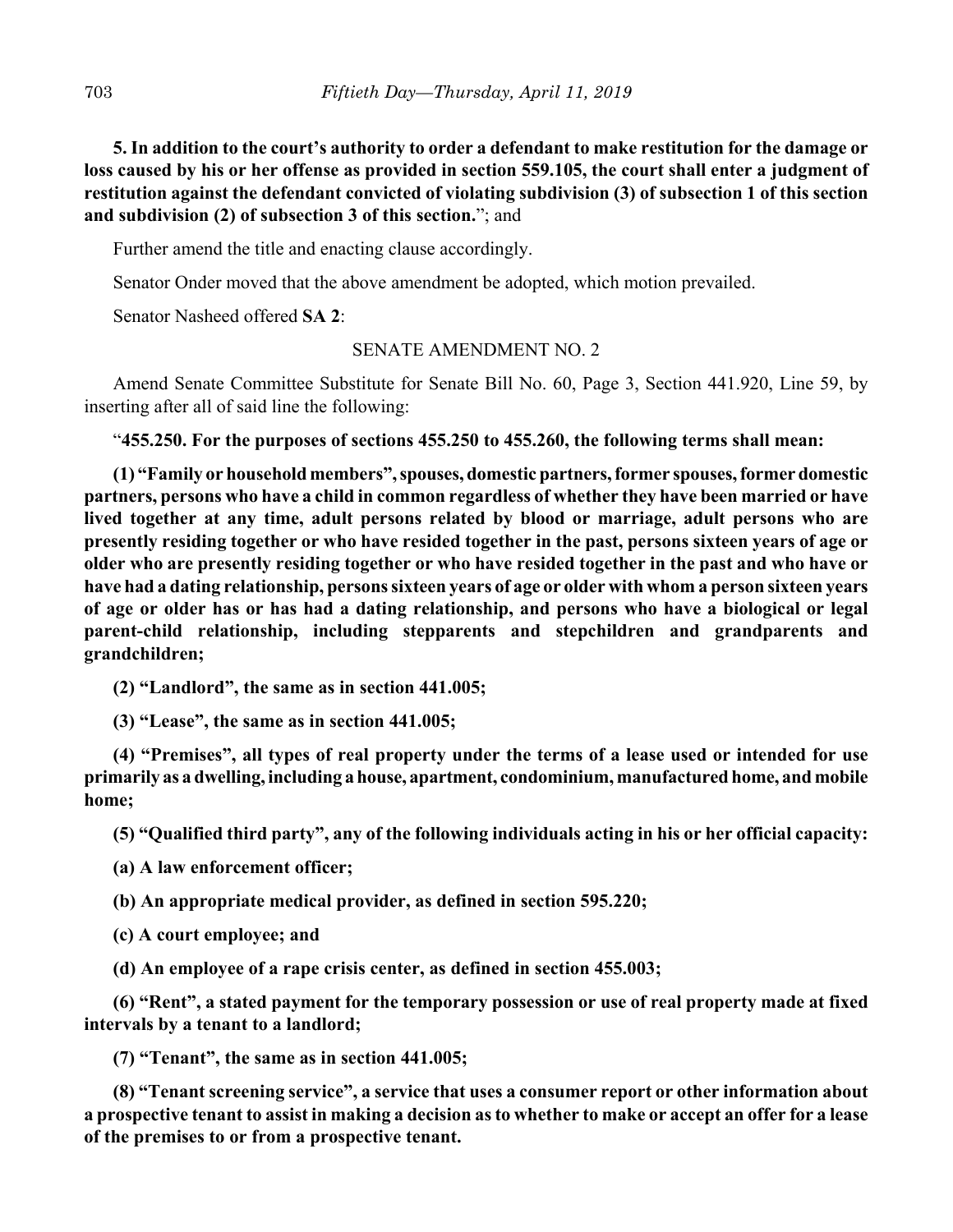**455.255. 1. If a tenant or household member notifies the landlord, in writing, of his or her intent to terminate the lease and leave the premises because the tenant, his or her dependent, or another household member is the victim of domestic violence, sexual assault, harassment, or stalking, then he or she shall include one of the following:**

**(1) A copy of a valid order of protection issued for the tenant, dependent, or household member; or**

**(2) A written record of a report signed by a qualified third party that the tenant, dependent, or household member was the victim of domestic violence, sexual assault, harassment or stalking. The report shall consist of the following:**

**(a) That the tenant, dependent, or household member notified the qualified third party that he or she was a victim of an act or acts that constitute domestic violence, sexual assault, harassment, or stalking;**

**(b) The time and date the act or acts occurred;**

**(c) The location where the act or acts occurred;**

**(d) A brief description of the act or acts of domestic violence, sexual assault, harassment, or stalking; and**

**(e) The name of the alleged perpetrator of the act or acts of domestic violence, sexual assault, harassment, or stalking, if known.**

**2. When a copy of a valid order of protection or a written record of a report signed by a qualified third party is given to the landlord within ninety days of the reported act, event, or circumstance that gave rise to the protective order or report, along with a written notice to terminate the lease and leave the premises under subsection 1 of this section, the tenant may terminate the lease agreement and give back possession of the premises without further obligation under the lease agreement. The tenant shall vacate the dwelling and avoid liability for future rent and shall not incur early termination penalties or fees. Upon vacating the premises, the tenant shall deliver the key and all copies of the key to the landlord by personal delivery or delivery through a third party.**

**3. A tenant who terminates a lease under this section shall remain liable for the rent for the month in which he or she terminated the lease agreement and shall be discharged from the payment of rent for any period following the last day of the month of the quitting date. Notwithstanding lease provisions that allow for forfeiture of a deposit for early termination, a tenant who terminates the lease under this section shall be entitled to the return of the full deposit, subject to the provisions of section 535.300. If the landlord retains any of the deposit, the tenant shall receive a full and specific statement of the basis for retaining any of the deposit together with any refund due in accordance with the provisions of section 535.300.**

**4. Other tenants who are parties to the lease agreement, except dependents or household members who are the victims of sexual assault, stalking, harassment, or domestic violence, shall not be released from their obligations under the lease agreement or other obligations under chapter 441.**

**5. The tenant may request the landlord to terminate the lease agreement with the alleged**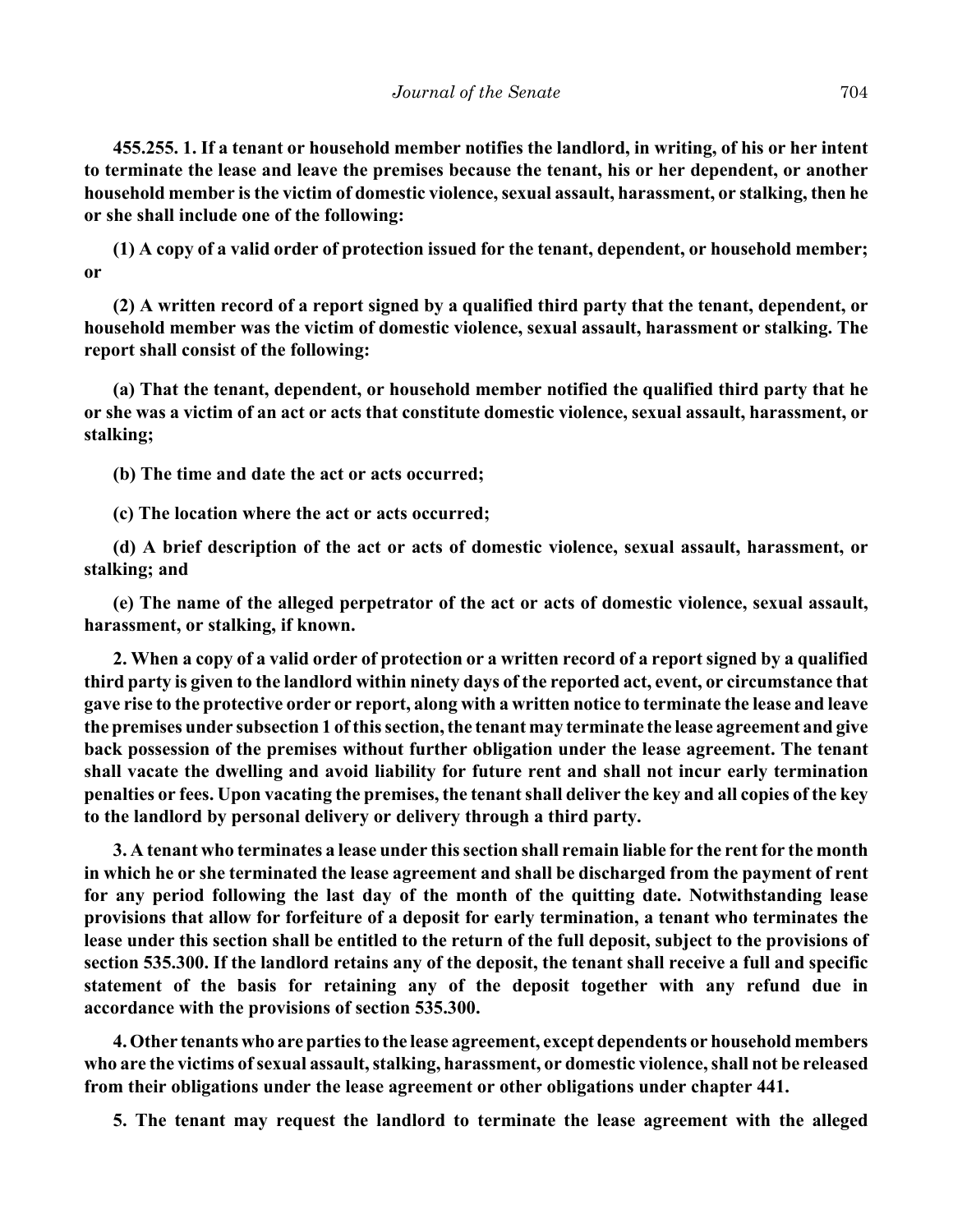**perpetrator of the act or acts, if the tenant and the alleged perpetrator live together, when a copy of a valid order of protection or a written record of a report signed by a qualified third party is given to the landlord within ninety days of the reported act, event, or circumstance that gave rise to the protective order or report. The landlord shall evict the alleged perpetrator if a lease agreement exists between him or her and the landlord. If there is no lease agreement between the alleged perpetrator and the landlord, then the landlord shall remove and bar and ban him or her from the premises owned by the landlord.**

**6. A landlord shall not terminate a lease agreement or fail to renew a lease agreement based upon an act or acts against a tenant, dependent, or a household member that constitute domestic violence, sexual assault, harassment, or stalking, if the tenant, dependent, or household member provides the landlord with a copy of a valid order of protection or a written record of a report signed by a qualified third party, issued or written ninety days of the reported act, event, or circumstance that gave rise to the protective order or report. A landlord may terminate or decline to renew a lease agreement if the tenant or household member allows the alleged perpetrator inside the premises following receipt of the protection order or report.**

**7. Nothing in this section shall preclude eviction for nonpayment of rent or other unlawful acts.**

**455.260. 1. A tenant screening service shall not disclose the status of a tenant, prospective tenant, dependent, or household member as a victim of domestic violence, sexual assault, harassment, or stalking, or disclose that a tenant, prospective tenant, dependent, or household member, has previously terminated a lease agreement under section 455.255.**

**2. A landlord shall not terminate a lease, fail to renew a lease, or refuse to enter into a lease agreement based on:**

**(a) The status of a tenant, prospective tenant, dependent, or household member as a victim of domestic violence, sexual assault, harassment, or stalking; or**

**(b) Previously terminating a lease agreement under section 455.255.**

**3. A landlord who terminates a lease, fails to renew a lease, or refuses to enter into a lease agreement in violation of subsection 2 of this section may be liable to the tenant, prospective tenant, dependent, or household member in a civil action for damages sustained. The prevailing party may also recover court costs and reasonable attorneys' fees.**

**4. The provisions of this section shall not prohibit any adverse housing decisions based upon other lawful factors within the landlord's knowledge or prohibit voluntary disclosure by a tenant or prospective tenant of any victim circumstances.**

**5. A tenant's remedies under this section do not preempt any other legal remedy available to the tenant.**

**6. The provision of a written record of a report, under subsection 1 of section 455.255, does not waive the confidential or privileged nature of the communication between a qualified third party and the victim of domestic violence, sexual assault, harassment, or stalking.**

**7. No record or evidence obtained from disclosure under this section and section 455.255 shall be used in any proceedings, including civil, administrative, or criminal, against the victim, unless his or**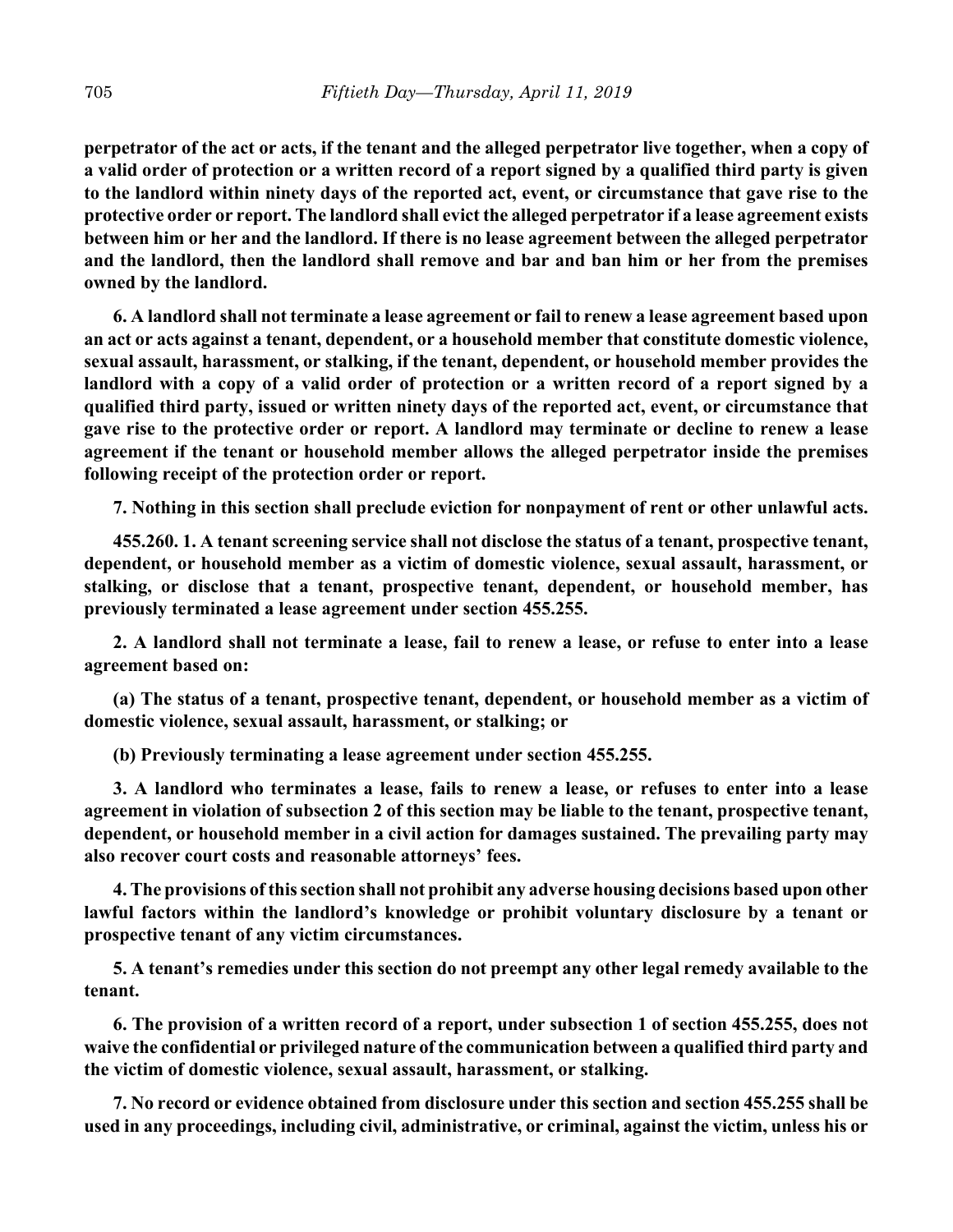## **her written waiver is obtained.**"; and

Further amend the title and enacting clause accordingly.

Senator Nasheed moved that the above amendment be adopted.

At the request of Senator Arthur, **SB 60**, with **SCS** and **SA 2** (pending), was placed on the Informal Calendar.

## **THIRD READING OF SENATE BILLS**

**SCS** for **SB 330**, entitled:

# SENATE COMMITTEE SUBSTITUTE FOR SENATE BILL NO. 330

An Act to amend chapter 301, RSMo, by adding thereto two new sections relating to special license plates.

Was taken up by Senator Brown.

On motion of Senator Brown, **SCS** for **SB 330** was read the 3rd time and passed by the following vote:

| YEAS—Senators |             |            |          |          |             |             |
|---------------|-------------|------------|----------|----------|-------------|-------------|
| Arthur        | Brown       | Burlison   | Cierpiot | Crawford | Cunningham  | Eigel       |
| Emery         | Holsman     | Hoskins    | Hough    | Koenig   | Libla       | Luetkemeyer |
| May           | Nasheed     | O'Laughlin | Onder    | Riddle   | Rizzo       | Romine      |
| Rowden        | Sater       | Schatz     | Schupp   | Sifton   | Wallingford | White       |
| Wieland       | Williams-30 |            |          |          |             |             |

NAYS—Senators—None

Absent—Senator Hegeman—1

Absent with leave—Senators Bernskoetter Curls Walsh—3

Vacancies—None

The President declared the bill passed.

On motion of Senator Brown, title to the bill was agreed to.

Senator Brown moved that the vote by which the bill passed be reconsidered.

Senator Rowden moved that motion lay on the table, which motion prevailed.

# **CONCURRENT RESOLUTIONS**

Senator Schatz moved that **SCR 14**, with **SS** (pending), be called from the Calendar again taken up for 3rd reading and final passage, which motion prevailed.

**SS** for **SCR 14** was again taken up.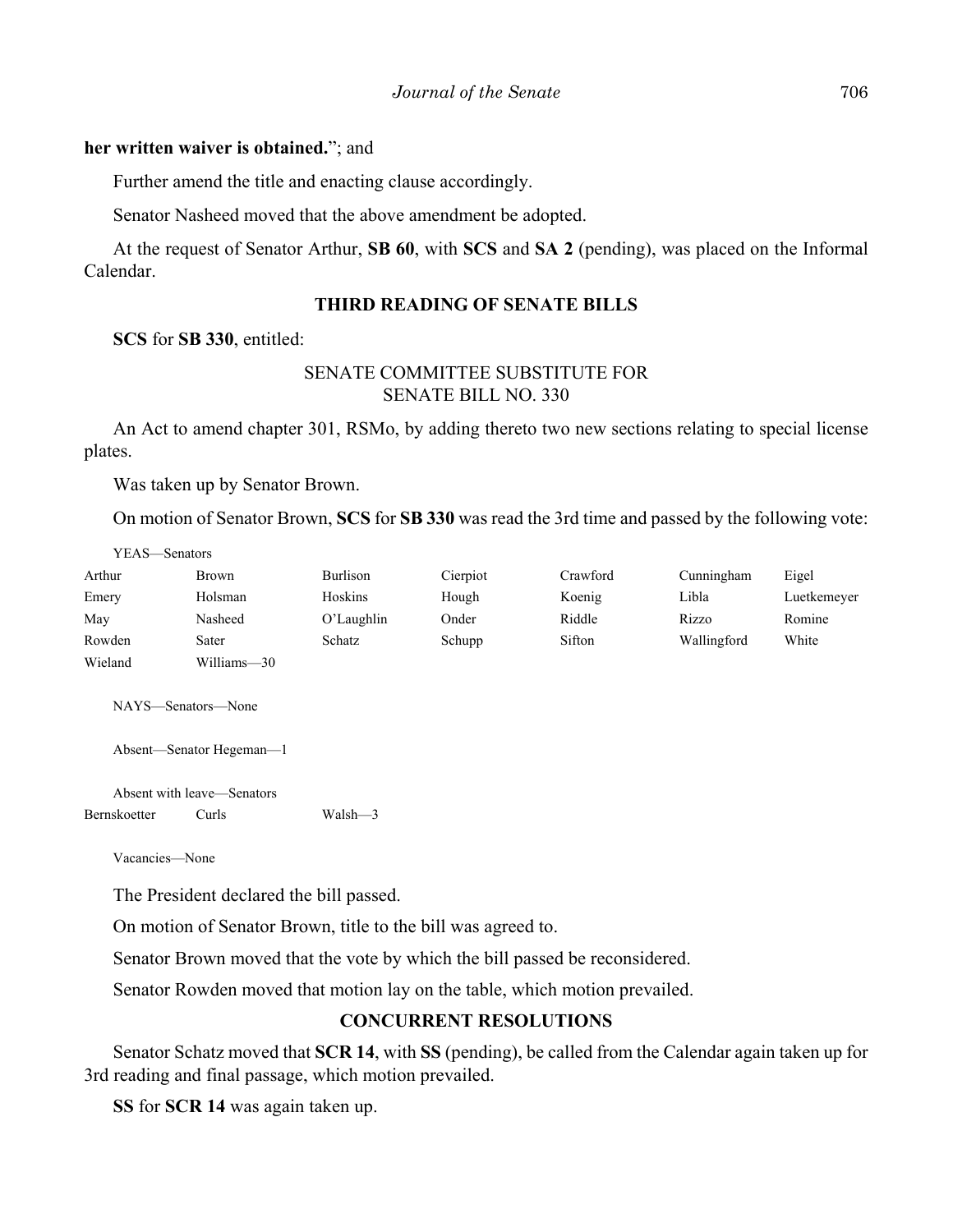# At the request of Senator Schatz, **SS** for **SCR 14** was withdrawn. Senator Schatz offered **SS No. 2** for **SCR 14**, entitled:

#### SENATE SUBSTITUTE NO. 2 FOR

## SENATE CONCURRENT RESOLUTION NO. 14

#### Relating to transportation bonds.

Whereas, the General Assembly recognizes the need for the repair of bridges on the state highway system that are contained in the Highways and Transportation Commission's Statewide Transportation Improvement Program for years 2020 to 2024; and

Whereas, pursuant to Article IV, Section 30(b) of the Missouri Constitution, the Highways and Transportation Commission is authorized to issue state road bonds to fund the construction and reconstruction of the state highway system; and

Whereas, the General Assembly desires that the Highways and Transportation Commission issue state road bonds to finance the planning, designing, construction, reconstruction, rehabilitation, and significant repair of two hundred fifteen bridges on the state highway system that are contained in the Statewide Transportation Improvement Program for 2020 to 2024; and

Whereas, the General Assembly wishes to assist the Highways and Transportation Commission by providing funds as first recourse for payment of the debt service for such bonds from General Revenue Fund revenues to the State Road Fund:

Now Therefore Be It Resolved that the members of the Missouri Senate, One-hundredth General Assembly, First Regular Session, the House of Representatives concurring therein, hereby support the following:

1. The planning, designing, construction, reconstruction, rehabilitation, and significant repair of two hundred fifteen bridges on the state highway system as selected by the Highways and Transportation Commission and included in the Commission's latest approved Statewide Transportation Improvement Program for years 2020 to 2024;

2. The total estimated project costs for two hundred fifteen bridges, not to exceed three hundred one million dollars; and

3. The issuance of Highways and Transportation Commission state road bonds in an amount sufficient to pay such project costs, plus costs of issuance, with such bonds to be payable over a term not to exceed seven years and such term of payment to begin no earlier than July 1, 2020; and

Be It Further Resolved that the members of the General Assembly support the following:

1. That the debt service for such state road bonds issued by the Highways and Transportation Commission shall be payable from future appropriations to be made by the General Assembly of General Revenue Fund revenues to the State Road Fund; and

2. Pursuant to Article IV, Section 28 of the Missouri Constitution, this resolution shall not bind future General Assemblies to make any appropriation for this purpose, although it is the present intent of the General Assembly that during each of the fiscal years of the state in which the term of such state road bonds remain outstanding, General Revenue Fund revenues be appropriated to the State Road Fund in an amount sufficient to pay the debt service on such bonds; and

Be It Further Resolved that the members of the Missouri General Assembly authorize and direct the Office of Administration and such other state departments, offices, and agencies as the Office of Administration may deem necessary or appropriate to:

1. Assist the members, staff, consultants, and advisors of the Highways and Transportation Commission in issuing such state road bonds; and

2. Execute and deliver a financing agreement with the Highways and Transportation Commission to provide funds appropriated on an annual basis from General Revenue Fund revenues to the State Road Fund for payment of the debt service on such bonds and such other documents and certificates related to such bonds as are consistent with the terms of this concurrent resolution; and

Be It Further Resolved that this resolution shall take effect upon acceptance by the Missouri Department of Transportation of a grant from the federal government for road and bridge purposes; and

Be It Further Resolved that this resolution be sent to the Governor for his approval or rejection pursuant to the Missouri Constitution.

Senator Schatz moved that **SS No. 2** for **SCR 14** be adopted, which motion prevailed.

Senator Schatz moved that **SS No. 2** for **SCR 14** be read the 3rd time and passed and was recongnized to close.

Senator Schatz referred **SS No. 2** for **SCR 14** to the Committee on Fiscal Oversight.

### **REPORTS OF STANDING COMMITTEES**

Senator Rowden, Chairman of the Committee on Rules, Joint Rules, Resolutions and Ethics, submitted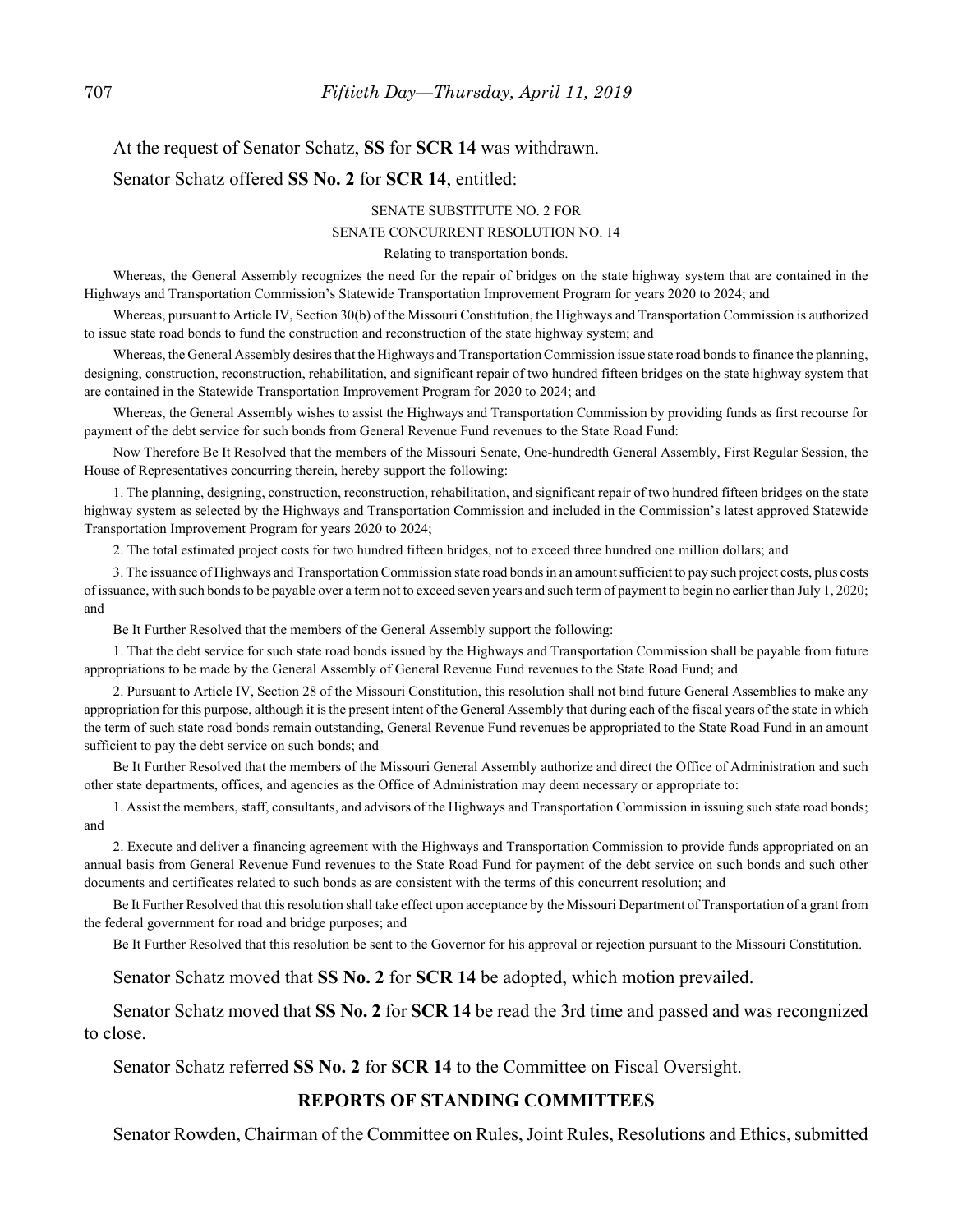the following reports:

Mr. President: Your Committee on Rules, Joint Rules, Resolutions and Ethics, to which were referred **SS** for **SB 210** and **SB 11**, begs leave to report that it has examined the same and finds that the bills have been truly perfected and that the printed copies furnished the Senators are correct.

# **SENATE BILLS FOR PERFECTION**

Senator Arthur moved that **SB 60**, with **SCS** and **SA 2** (pending), be called from the Informal Calendar and again taken up for perfection, which motion prevailed.

**SA 2** was again taken up.

At the request of Senator Nasheed, the above amendment was withdrawn.

Senator White offered **SA 3**:

## SENATE AMENDMENT NO. 3

Amend Senate Committee Substitute for Senate Bill No. 60, Page 2, Section 441.920, Line 38, by inserting after the first use of the word "A" the following: "**notarized**".

Senator White moved that the above amendment be adopted, which motion prevailed.

Senator Arthur moved that **SCS** for **SB 60**, as amended, be adopted, which motion prevailed.

On motion of Senator Arthur, **SCS** for **SB 60**, as amended, was declared perfected and ordered printed.

# **MESSAGES FROM THE HOUSE**

The following messages were received from the House of Representatives through its Chief Clerk:

Mr. President: I am instructed by the House of Representatives to inform the Senate that the House has taken up and passed **HB 159**, entitled:

An Act to repeal sections 226.540 and 226.550, RSMo, and to enact in lieu thereof two new sections relating to outdoor advertising.

In which the concurrence of the Senate is respectfully requested.

Read 1st time.

Also,

Mr. President: I am instructed by the House of Representatives to inform the Senate that the House has taken up and passed **HCS** for **HB 844**, entitled:

An Act to repeal sections 419.020 and 419.040, RSMo, and to enact in lieu thereof two new sections relating to lodging establishments.

In which the concurrence of the Senate is respectfully requested.

Read 1st time.

Also,

Mr. President: I am instructed by the House of Representatives to inform the Senate that the House has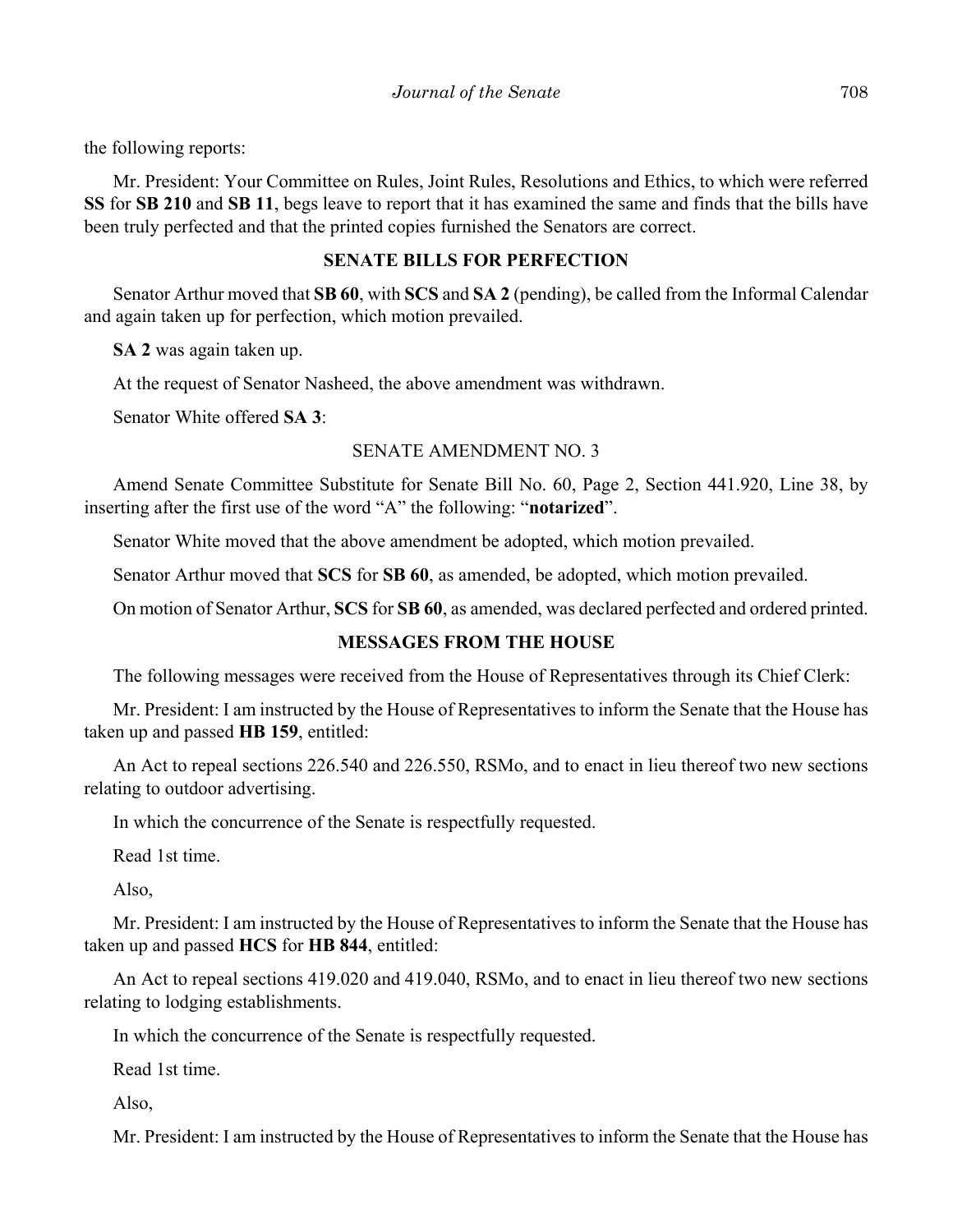taken up and passed **HB 873**, entitled:

An Act to amend chapter 227, RSMo, by adding thereto two new sections relating to the designation of a memorial highway.

In which the concurrence of the Senate is respectfully requested.

Read 1st time.

Also,

Mr. President: I am instructed by the House of Representatives to inform the Senate that the House has taken up and passed **HCS** for **HB 1127**, entitled:

An Act to amend chapter 311, RSMo, by adding thereto one new section relating to Missouri bourbon whiskey.

In which the concurrence of the Senate is respectfully requested.

Read 1st time.

Also,

Mr. President: I am instructed by the House of Representatives to inform the Senate that the House has taken up and passed **HB 942**, entitled:

An Act to repeal sections 376.1040 and 376.1042, RSMo, and to enact in lieu thereof two new sections relating to solicitation and marketing practices of a multiple employer welfare association.

In which the concurrence of the Senate is respectfully requested.

Read 1st time.

Also,

Mr. President: I am instructed by the House of Representatives to inform the Senate that the House has taken up and passed **HB 83**, entitled:

An Act to repeal sections 191.671, 376.385, 376.429, 376.446, 376.452, 376.454, 376.690, 376.779, 376.781, 376.782, 376.811, 376.845, 376.1199, 376.1200, 376.1209, 376.1210, 376.1215, 376.1218, 376.1219, 376.1220, 376.1224, 376.1225, 376.1230, 376.1232, 376.1235, 376.1237, 376.1250, 376.1253, 376.1257, 376.1275, 376.1290, 376.1400, 376.1550, and 376.1900, RSMo, and to enact in lieu thereof thirty-five new sections relating to health insurance.

In which the concurrence of the Senate is respectfully requested.

Read 1st time.

Also,

Mr. President: I am instructed by the House of Representatives to inform the Senate that the House has taken up and passed **HB 705**, entitled:

An Act to repeal sections 193.015, 195.100, 334.037, 334.104, 334.108, 334.735, 334.736, 334.747, 334.749, 337.050, 338.010, 630.175, and 630.875, RSMo, and to enact in lieu thereof fourteen new sections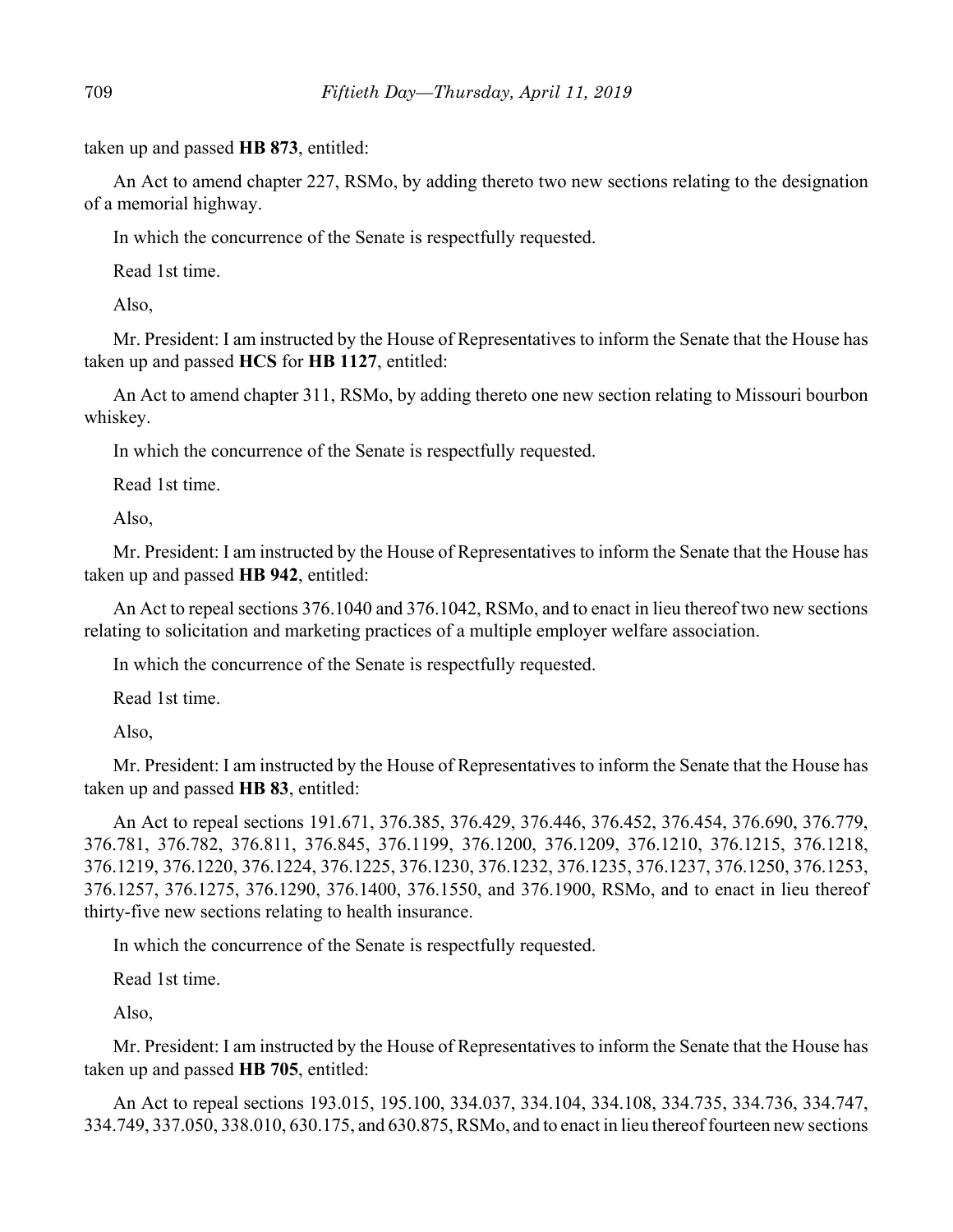relating to professional registration.

In which the concurrence of the Senate is respectfully requested.

Read 1st time.

Also,

Mr. President: I am instructed by the House of Representatives to inform the Senate that the House has taken up and passed **HB 65**, entitled:

An Act to repeal sections 311.020, 311.198, and 311.300, RSMo, and to enact in lieu thereof three new sections relating to intoxicating liquor.

In which the concurrence of the Senate is respectfully requested.

Read 1st time.

Also,

Mr. President: I am instructed by the House of Representatives to inform the Senate that the House has taken up and passed **HCS** for **HB 674**, entitled:

An Act to repeal section 67.1360, RSMo, and to enact in lieu thereof two new sections relating to transient guest taxes.

In which the concurrence of the Senate is respectfully requested.

Read 1st time.

Also,

Mr. President: I am instructed by the House of Representatives to inform the Senate that the House has taken up and passed **HCS** for **HB 106**, entitled:

An Act to repeal section 339.190, RSMo, and to enact in lieu thereof one new section relating to real estate licensees.

In which the concurrence of the Senate is respectfully requested.

Read 1st time.

Also,

Mr. President: I am instructed by the House of Representatives to inform the Senate that the House has taken up and passed **HCS** for **HBs 746** & **722**, entitled:

An Act to repeal section 57.280, RSMo, and to enact in lieu thereof one new section relating to charges for the service of court orders.

In which the concurrence of the Senate is respectfully requested.

Read 1st time.

Also,

Mr. President: I am instructed by the House of Representatives to inform the Senate that the House has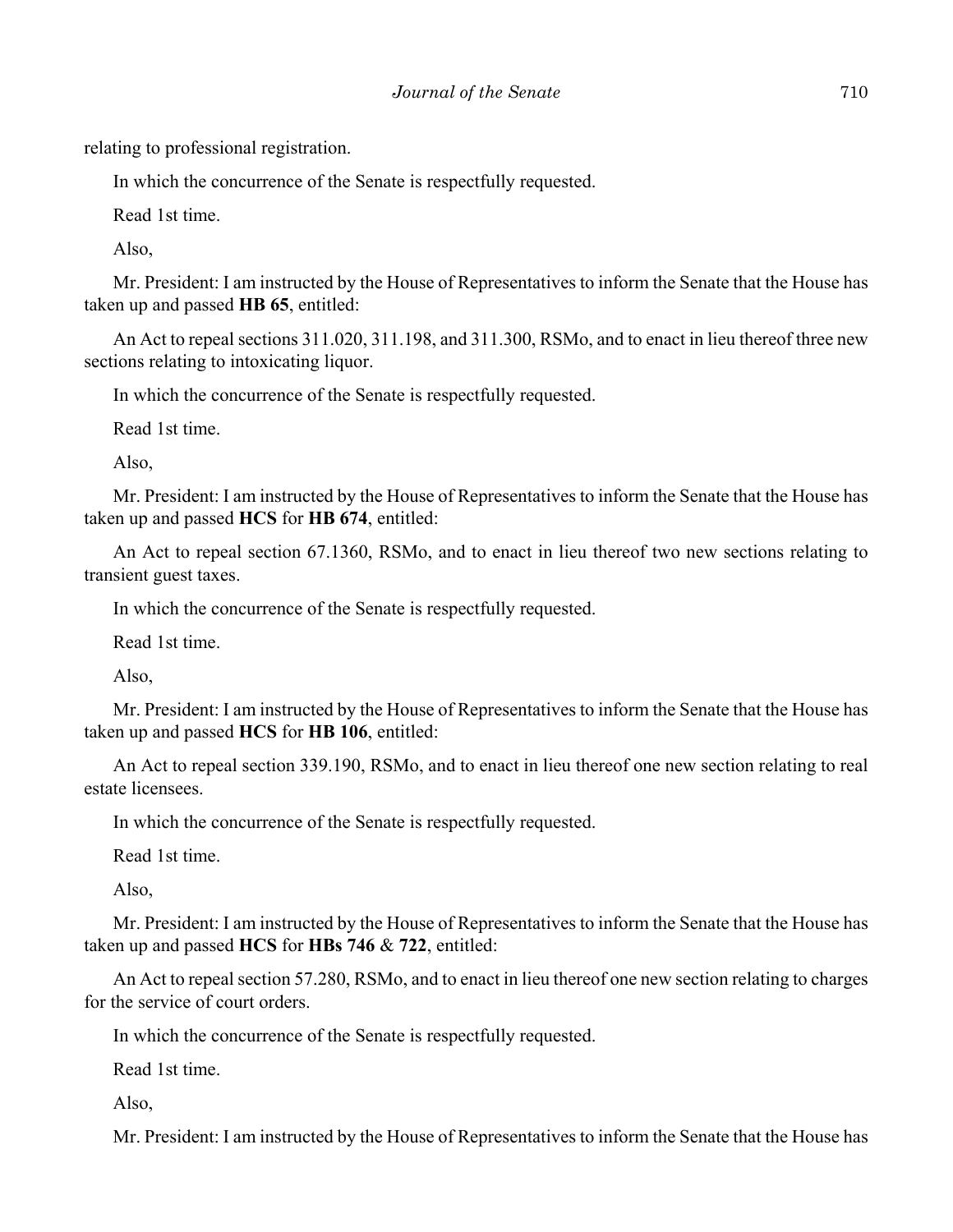taken up and passed **HB 606**, entitled:

An Act to repeal sections 168.133 and 304.060, RSMo, and to enact in lieu thereof two new sections relating to transportation of school children.

In which the concurrence of the Senate is respectfully requested.

Read 1st time.

Also,

Mr. President: I am instructed by the House of Representatives to inform the Senate that the House has taken up and passed **HB 407**, entitled:

An Act to amend chapter 10, RSMo, by adding thereto one new section relating to the state endangered species.

In which the concurrence of the Senate is respectfully requested.

Read 1st time.

Also,

Mr. President: I am instructed by the House of Representatives to inform the Senate that the House has taken up and passed **HCS** for **HB 745**, entitled:

An Act to amend chapter 476, RSMo, by adding thereto one new section relating to court orders changing custody.

In which the concurrence of the Senate is respectfully requested.

Read 1st time.

Also,

Mr. President: I am instructed by the House of Representatives to inform the Senate that the House has taken up and passed **HB 372**, entitled:

An Act to repeal section 288.040, RSMo, and to enact in lieu thereof one new section relating to employment security.

In which the concurrence of the Senate is respectfully requested.

Read 1st time.

Also,

Mr. President: I am instructed by the House of Representatives to inform the Senate that the House has taken up and passed **HB 568**, entitled:

An Act to repeal section 70.600, RSMo, and to enact in lieu thereof two new sections relating to public safety.

In which the concurrence of the Senate is respectfully requested.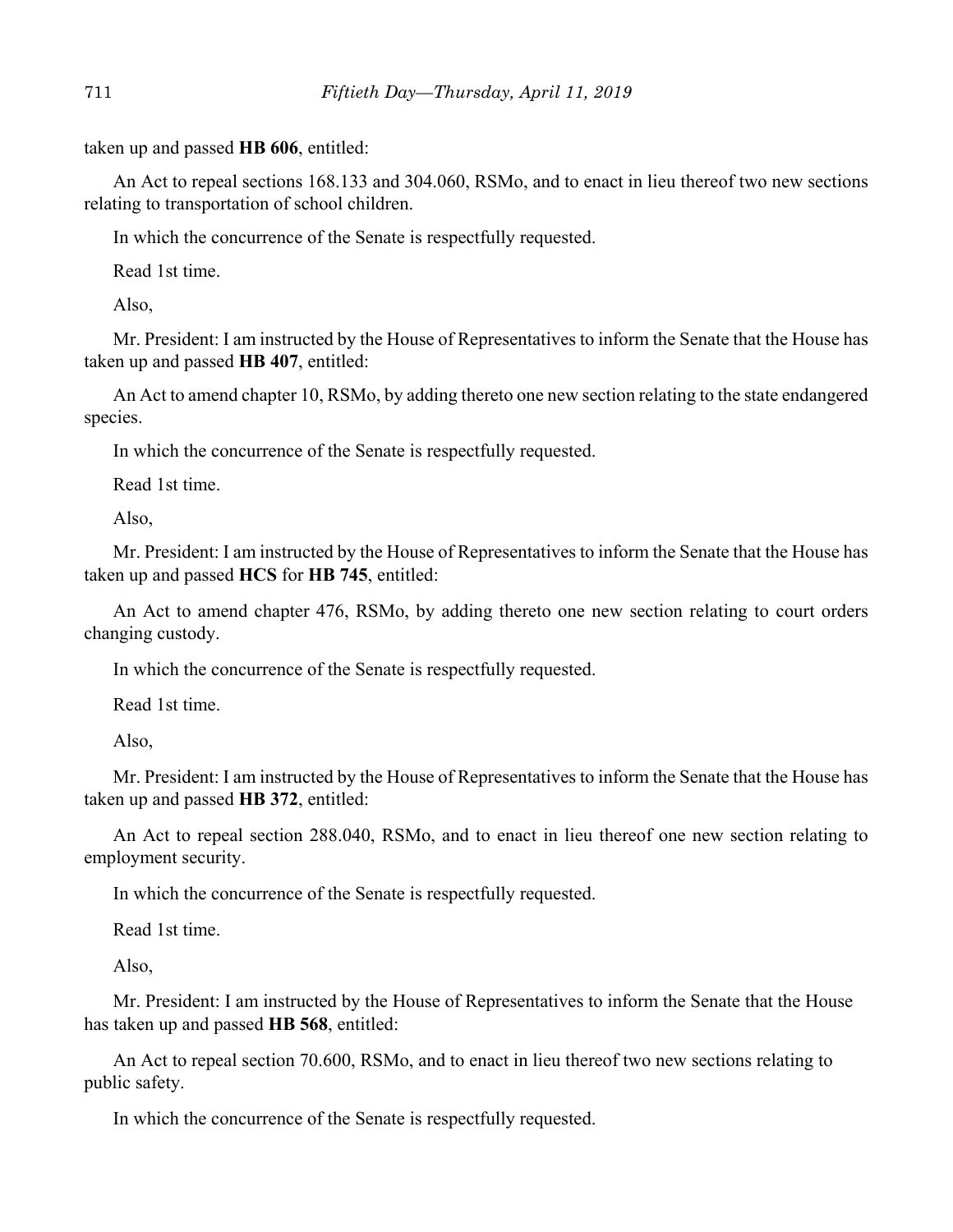Read 1st time.

Also,

Mr. President: I am instructed by the House of Representatives to inform the Senate that the House has taken up and passed **HB 112**, entitled:

An Act to repeal section 162.720, RSMo, and to enact in lieu thereof one new section relating to gifted children.

In which the concurrence of the Senate is respectfully requested.

Read 1st time.

Also,

Mr. President: I am instructed by the House of Representatives to inform the Senate that the House has taken up and passed **HCS** for **HB 287**, entitled:

An Act to repeal section 386.020, RSMo, and to enact in lieu thereof two new sections relating to electric vehicle charging stations.

In which the concurrence of the Senate is respectfully requested.

Read 1st time.

## **RESOLUTIONS**

On behalf of Senator Bernskoetter, Senator Rowden offered Senate Resolution No. 612, regarding the One Hundredth Anniversary of Associated Industries of Missouri, Jefferson City, which was adopted.

# **INTRODUCTIONS OF GUESTS**

Senator Schupp introduced to the Senate, the Physician of the Day, Dr. Nikhat Salamat, Chesterfield.

Senator Schupp introduced to the Senate, Michael Bender, St. Louis.

Senator Emery introduced to the Senate, teacher Marsha Olson and fourth-grade students from Clinton Christian Academy.

Senator Schupp introduced to the Senate, teacher Mrs. Ward and fourth-grade students from Spoede Elementary School, Creve Coeur.

Senator Williams introduced to the Senate, Dr. Katie Plax, St. Louis.

Senator Cunningham introduced to the Senate, teachers Luke Douglas and Angie Lohman, and fifthgrade students from Ozark Christian Academy, West Plains.

Senator Rowden introduced to the Senate, Dr. Kristin Sohl, and pediatricians from University of Missouri Health Care.

On motion of Senator Rowden, the Senate adjourned until 4:00 p.m., Monday, April 15, 2019.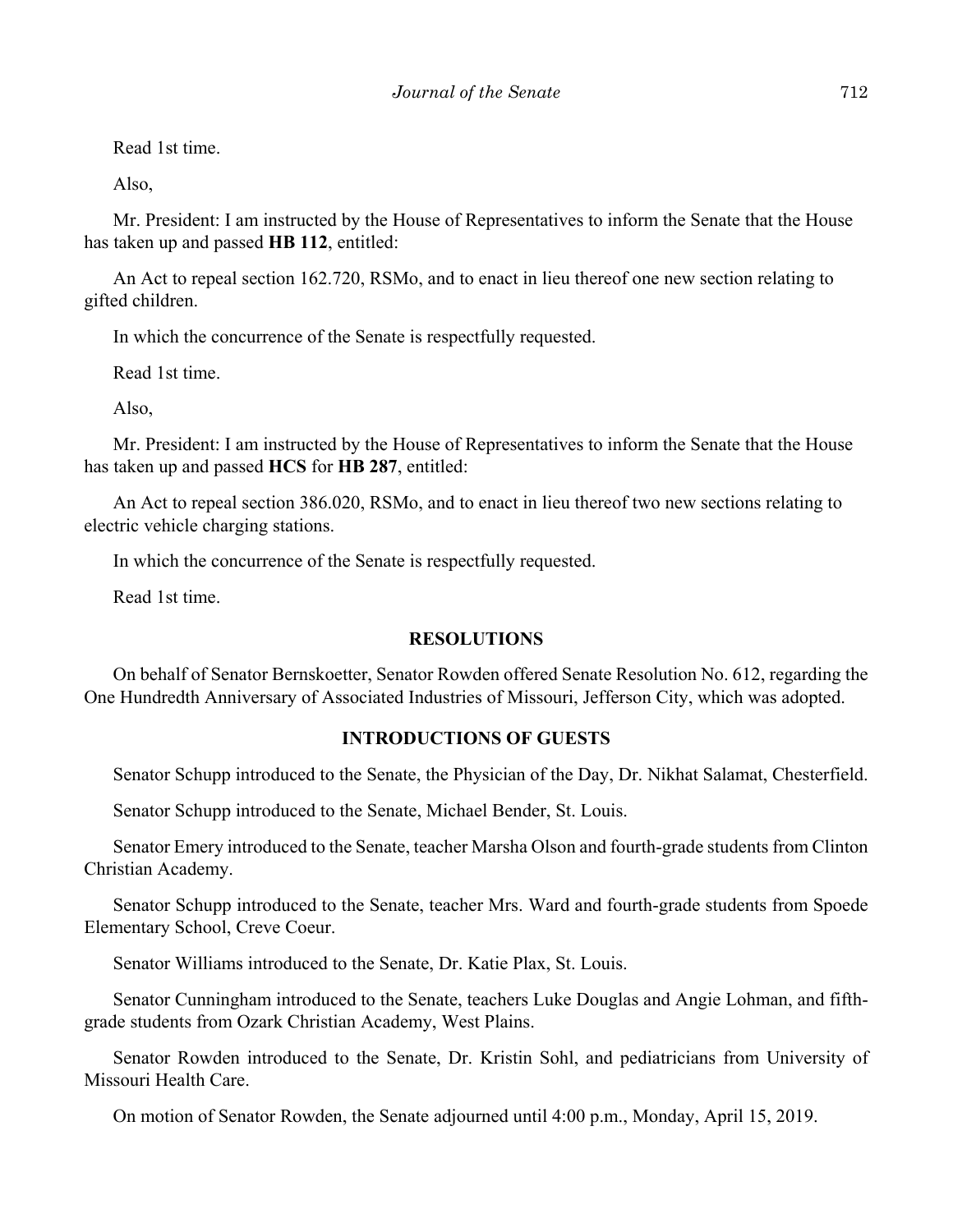# SENATE CALENDAR

## FIFTY-FIRST DAY–MONDAY, APRIL 15, 2019

# FORMAL CALENDAR

## HOUSE BILLS ON SECOND READING

HB 159-Warren HCS for HB 844 HB 873-Riggs HCS for HB 1127 HB 942-Wiemann HB 83-Hill HB 705-Helms HB 65-Pike HCS for HB 674

HCS for HB 106 HCS for HBs 746 & 722 HB 606-Basye HB 407-Justus HCS for HB 745 HB 372-Trent HB 568-Black (7) HB 112-Sommer HCS for HB 287

## THIRD READING OF SENATE BILLS

SS for SB 218-Hoskins (In Fiscal Oversight) SS for SCS for SJRs 14 & 9-Luetkemeyer (In Fiscal Oversight) SCS for SB 465-Burlison (In Fiscal Oversight) SCS for SB 363-Riddle

SB 282-Brown (In Fiscal Oversight) SCS for SB 184-Wallingford (In Fiscal Oversight) SS for SCS for SB 34-Riddle (In Fiscal Oversight) SS for SB 210-May SB 11-Cunningham

## SENATE BILLS FOR PERFECTION

- 1. SB 514-Sater
- 2. SB 430-Libla
- 3. SB 186-Hegeman
- 4. SB 302-Wallingford
- 5. SB 347-Burlison
- 6. SB 439-Brown
- 7. SB 303-Riddle, with SCS
- 8. SB 376-Riddle
- 9. SB 82-Cunningham, with SCS
- 10. SB 161-Cunningham
- 11. SB 144-Burlison, with SCS
- 12. SJR 20-Koenig, with SCS
- 13. SB 208-Wallingford
- 14. SB 189-Crawford, with SCS
- 15. SB 385-Bernskoetter
- 16. SB 409-Wieland, et al
- 17. SB 437-Hoskins
- 18. SB 286-Hough
- 19. SB 325-Crawford, with SCS
- 20. SBs 8 & 74-Emery, with SCS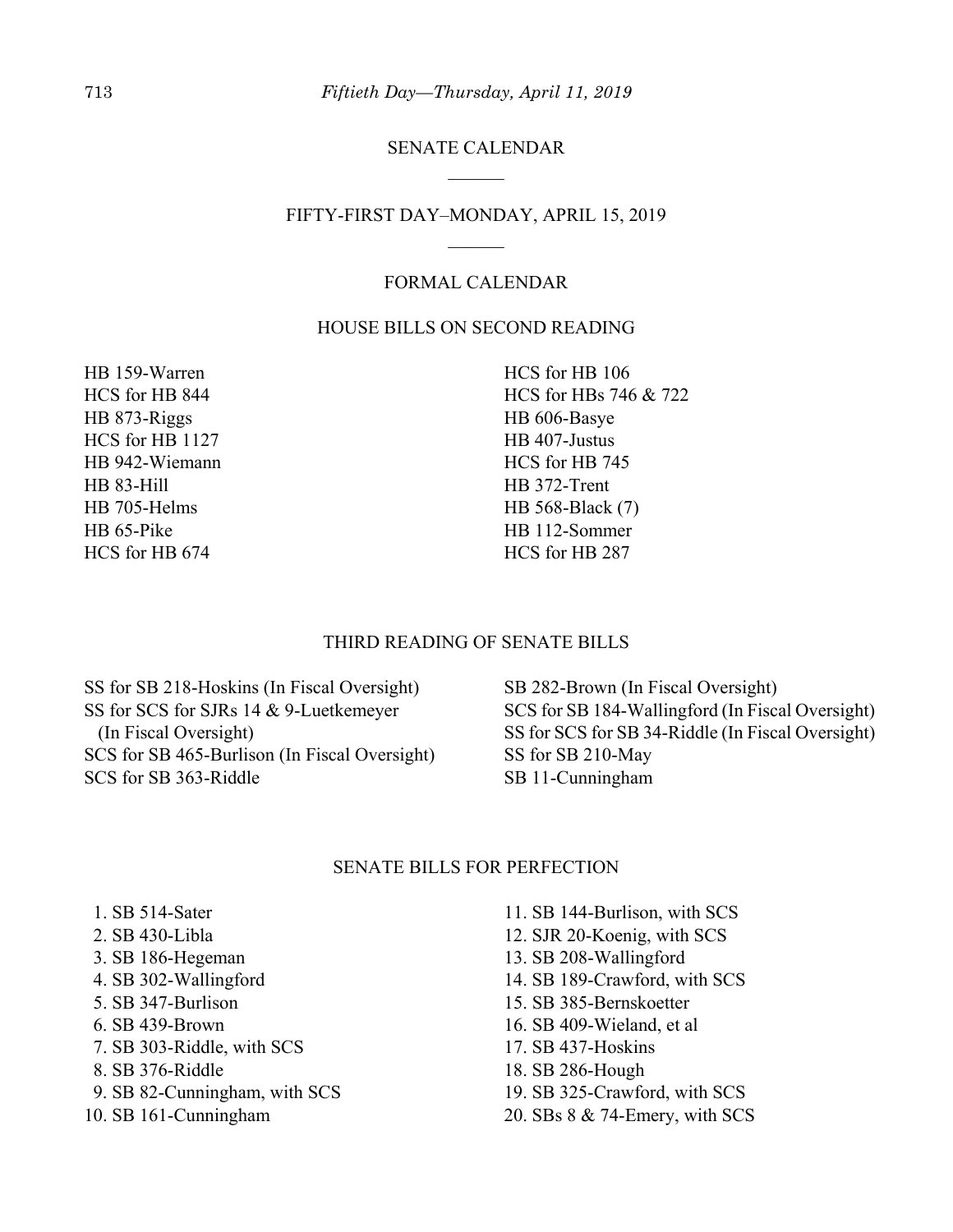21. SB 386-O'Laughlin, with SCS 22. SB 272-Emery, with SCS 23. SB 265-Luetkemeyer, with SCS

HOUSE BILLS ON THIRD READING

HB 188-Rehder (Luetkemeyer) HB 612-Coleman (97) (Crawford) HCS for HB 397, with SCS (Riddle) HCS for HB 225, with SCS (Romine) HCS for HB 255 (Cierpiot)

HCS for HB 469 (Wallingford) HCS for HB 677 (Cierpiot) HB 260-Taylor, with SCS (Bernskoetter) HCS for HB 547, with SCS (Bernskoetter)

24. SB 135-Sifton, with SCS 25. SB 342-Curls and Nasheed

26. SB 424-Luetkemeyer

# INFORMAL CALENDAR

## SENATE BILLS FOR PERFECTION

SB 1-Curls and Nasheed, with SCS SB 3-Curls SB 4-Sater SB 5-Sater, et al, with SCS SB 10-Cunningham, with SCS & SA 1 (pending) SB 14-Wallingford SB 16-Romine, with SCS, SS for SCS, SA 3 & point of order (pending) SB 19-Libla, with SA 1 (pending) SB 29-Hegeman, with SCS SB 31-Wieland SB 37-Onder and Nasheed, with SCS SB 39-Onder SB 44-Hoskins, with SCS & SS#3 for SCS (pending) SBs 46 & 50-Koenig, with SCS, SS for SCS & SA 6 (pending) SB 49-Rowden, with SCS SB 52-Eigel, with SCS SB 56-Cierpiot, with SCS, SS for SCS & SA 1 (pending) SB 57-Cierpiot SB 62-Burlison, with SCS SB 65-White, with SS (pending)

SB 69-Hough SBs 70 & 128-Hough, with SCS SB 76-Sater, with SCS (pending) SB 78-Sater SB 88-Libla SB 97-Hegeman, with SCS SB 100-Riddle SB 118-Cierpiot, with SCS SB 132-Emery, with SCS SB 141-Koenig SB 150-Koenig, with SCS SBs 153 & 117-Sifton, with SCS SB 154-Luetkemeyer, with SS & SA 2 (pending) SB 155-Luetkemeyer SB 160-Koenig, with SCS, SS for SCS & SA 2 (pending) SB 168-Wallingford, with SCS SB 201-Romine SB 203-Nasheed, with SCS SB 205-Arthur, with SCS SB 211-Wallingford SB 222-Hough SB 224-Luetkemeyer, with SS#2 (pending) SB 225-Curls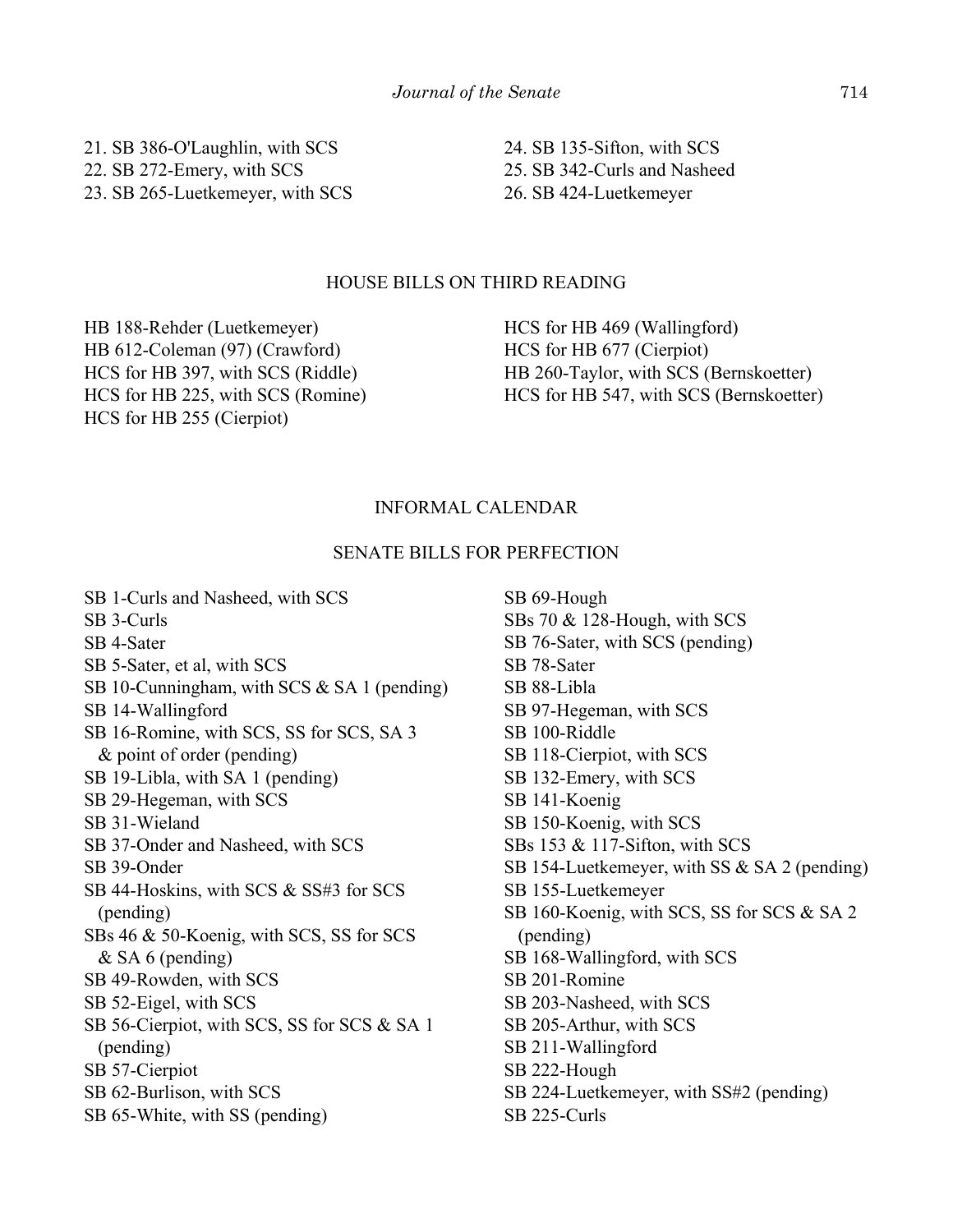SB 234-White SB 252-Wieland, with SCS SB 255-Bernskoetter SB 259-Romine SB 276-Rowden, with SCS SB 278-Wallingford, with SCS SBs 279, 139 & 345-Onder and Emery, with **SCS** SB 292-Eigel, with SCS & SS#2 for SCS (pending) SB 293-Hough, with SCS SB 296-Cierpiot, with SCS SB 298-White, with SCS SB 300-Eigel SB 312-Eigel SB 316-Burlison SB 318-Burlison SB 328-Burlison, with SCS

SB 332-Brown SB 333-Rizzo SB 336-Schupp SB 343-Eigel, with SCS SB 344-Eigel, with SCS SB 349-O'Laughlin, with SCS SB 350-O'Laughlin SB 354-Cierpiot, with SCS SB 391-Bernskoetter SB 412-Holsman SB 414-Wieland SB 426-Williams SB 431-Schatz, with SCS SJR 1-Sater and Onder SJR 13-Holsman, with SCS, SS for SCS & SA 1 (pending) SJR 18-Cunningham

# CONSENT CALENDAR

House Bills

Reported 4/4

HB 182-Shull (Crawford)

Reported 4/11

HCS for HBs 812 & 832 (Hoskins) HB 831-Sharpe (Brown) HB 898-Walsh (Bernskoetter)

HB 926-Shawan, with SCS (Hough) HB 565-Morse, with SCS (Wallingford)

# BILLS IN CONFERENCE AND BILLS CARRYING REQUEST MESSAGES

In Conference

HCS for HB 14, with SCS (Hegeman)